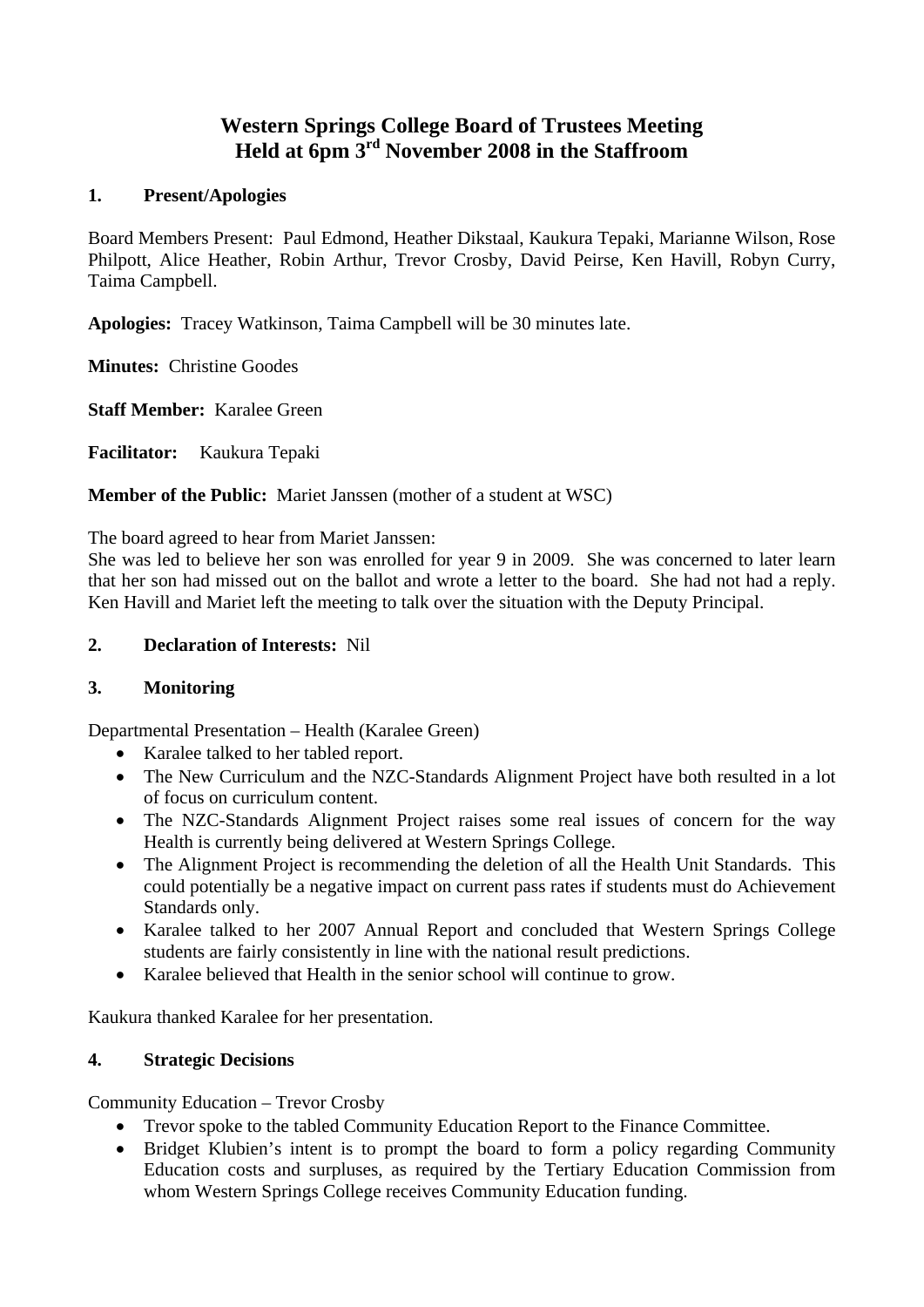- Robin asked if we needed a Community Education programme.
- Trevor answered saying it was a sense of community.
- The cost to the school is \$12,000.

Trevor moved that in 2009 the Western Springs College Board will invoice Western Springs College Community Education the sum of \$12,000 to cover the annual programme costs incurred by the school.

Ken Havill/Robin Arthur Carried

• Trevor mentioned that he and Ken had met with the Ministry to discuss finances in general. The Ministry reported that the school was doing everything right and they had no concerns.

Policy – Robin Arthur

• Robin spoke to the tabled minutes and draft policies.

Robin moved that the Policy Committee minutes of 09/09/08 and 23/10/08 be received and that the draft ICT and draft Personnel Appointments and Leave Policies be ratified.

Marianne Wilson/David Peirse Carried

- Robin talked to the tabled  $1<sup>st</sup>$  draft of the Communication Policy.
- Feedback from this discussion to be taken back to the Policy Committee

Robin asked that the draft Communications Policy be received and referred to the Policy Committee.

Kaukura Tepaki/ Marianne Wilson Carried

# **5. Strategic Discussions**

Schools Plus – Ken Havill

- Ken talked to the tabled document.
- The Government is investing in Schools Plus to ensure young people stay in school, complete qualifications in line with their abilities and needs, and go on to build on these qualifications beyond school.
- Ken said to expect Schools Plus to be reflected in the Annual Plan.

#### 7.40: Break

Kaukura Tepaki introduced Rose Philpott to the Board of Trustees.

# **6. Monitoring**

Enrolment Update – Ken Havill

- Ken talked to his update on enrolment in the Principal's Report. Projected enrolments for 2009 were for an intake of approximately 215 year 9 students.
- The enrolment scheme is due to be looked at in March/April 2009 for 2010.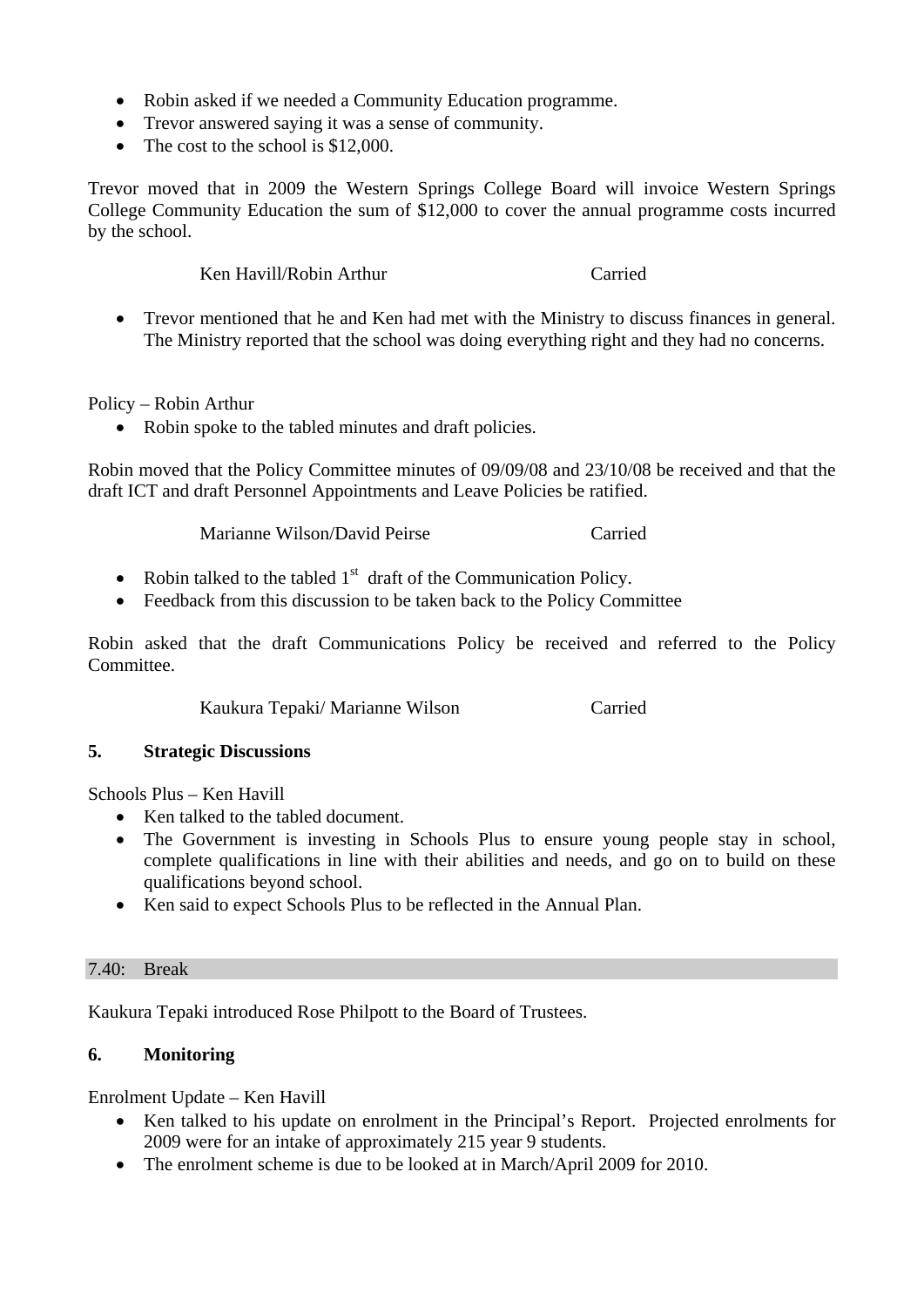- Ruth will let the board know the state of enrolments at the end of term 4, 2008 and at the beginning of term 1, 2009. *(Task 1)*
- Parents to be informed re new classroom block via the newsletter. *(Task 2)*

### Attendance

• As per the Principal's Report

Discipline – Ken Havill

- One hearing since the last board meeting held on  $23<sup>rd</sup>$  October. The student's suspension was extended and is attending ASSC with a view to being reintegrated back into WSC in the New Year.
- The Discipline Committee meeting was held on  $30<sup>th</sup>$  October. The meeting served the purpose of enabling trustees and managers to understand each other's perspectives with a view to building a consensus about best practice.

Property – Paul Edmond

- New PE/Health classrooms will be open by the beginning of term two, 2009
- Student Services will be ready for term one, 2009.

### **7. Identify Agenda Items for Next Meeting**

- Fundraising
- Draft Budget
- AToL
- Maori Mainstream report (Alice)
- Annual/Strategic Plan *(Task 4)*
- Taima to do a presentation on Annual/Strategic Planning at next board meeting. *(Task 3)*

# **8. Administration**

Robin would like to see board meeting papers out sooner.

Confirmation of Minutes:

Marianne asked for the minutes of the last board meeting to be accepted.

Robin Arthur/Paul Edmond Carried

Correspondence:

Trevor asked for inward and outward correspondence to be received.

David Peirse/Robyn Curry Carried

Trevor asked for all minutes of meetings and reports tabled at the board meeting to be received.

Taima Campbell/Alice Heather Carried

Ken reported that there had been a satisfactory meeting with the Deputy Principal and Mariet Janssen which addressed the concerns of the parent. Ken Havill apologised to the board for not responding more promptly to the letter.